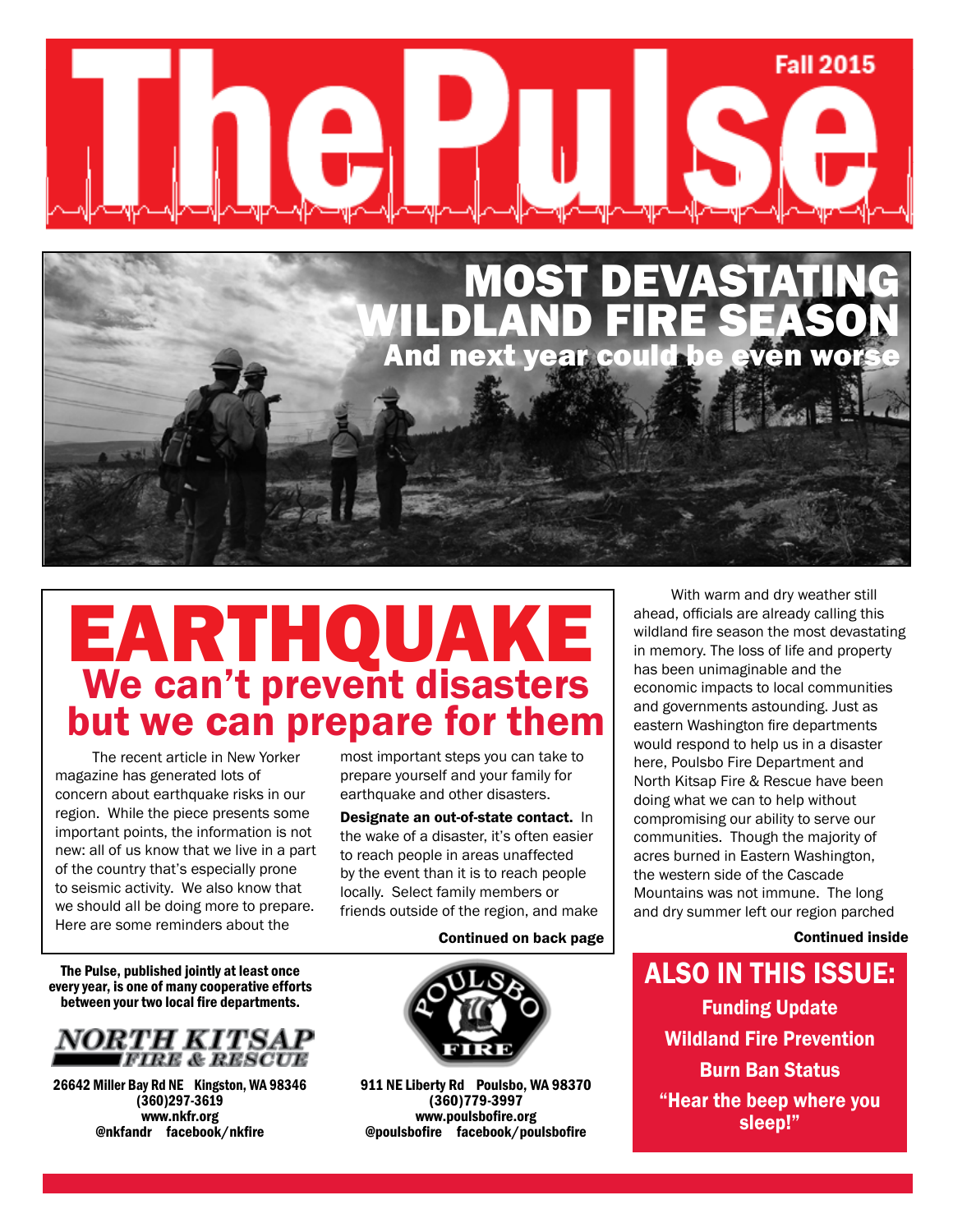# Update: One Year After Voter-Approval of Addition

Limited by state law to very few funding sources, fire districts rely heavily on property taxes. So, when local property values dove in 2009 and continued to stay depressed, fire districts were struck by declining revenues while demand for service and costs continued to rise. The economy started to recover in 2012, but not quickly enough to preserve the districts' levels of service without additional funding. Poulsbo Fire chose a capital bond measure which, in addition to freeing up operational funds

> *The first of Poulsbo Fire Department's rechassised ambulances is pictured here at the factory.*



Wildland Continued from front

and tinder-dry. Fires broke out across Western Washington, including right here in northern Kitsap County. In fact, if the current pace continues to the end of the year, the two districts will respond to a combined 68 grass, brush and forest fires in 2015. In 2014, Poulsbo Fire and NKF&R only went to 46 wildland fires. Without the cooperation of the public, the season would have been much worse and the districts wouldn't have had the

## Quick Facts About Poulsbo Fire

Service Area: 54 square miles Population Served: 24,480 (OFM estimate for 2014) 2015 Operating Budget: \$7.25 million 2014 Total Calls: 3,647 2014 Medical Calls: 2,351 (64%) Non-Response Employees: 5 Response Employees: 39 Volunteers: 25 Fire Insurance Rating: 4 within the City of Poulsbo, and 5 in other areas

that previously would have to have been allocated to capital purchases, has allowed the district to replace

aging apparatus and equipment as well as make badlyneeded repairs and enhancements to existing facilities. NKF&R selected a maintenance and operations levy which helped restore operating revenue lost during the recession and made funds available for longdeferred investments in apparatus, equipment

and facilities. The voters in both districts approved the measures at rates well beyond the required 60% and, almost a year later, the positive results are already evident.

Poulsbo Fire has started the process of refurbishing three ambulances. These

resources available to assist in Eastern Washington. We're grateful that people used care with ignition sources, limited fireworks use and observed outdoor burn bans.

Once imposed, fire danger burn bans generally remain in place until the area receives signficant, sustained rainfall and there is little chance of additional extended periods of high temperatures. It takes a long time to remove the moisture from heavier fuels such as trees, and it takes a long time to restore it. To check on the status of burn bans, check our web sites or call the burn ban information line at (360)297-4888.

Next summer, fire danger is projected to be as bad or, even, worse. We may not be as fortunate as we were this summer. Take steps now to prepare your home and property to be safe from wildfire. For detailed recommendations, go to www.firewise.org

*This stubborn July 2015 fire in driftwood at Point No Point Park took 20 firefighters more than 12 hours to extinguish*



aging rigs were increasingly unreliable and the rechassis will provide the district with "like new" vehicles at 35% less than

The additional resources have helped to maintain service levels by stabilizing operational funding and by allowing investments in facilities and apparatus that otherwise wouldn't have been possible

the cost of brand new ambulances. Two new fire engines, replacing units 23 years old, have been ordered. Poulsbo Fire's three stations will all be fully-functional in power outages due to the generator project funded by the bond. The headquarters station, originally built in 1989, will soon get a new roof and heating/ventilation/ air conditioning system.

Three of four responder positions, left vacant during the recession, have been

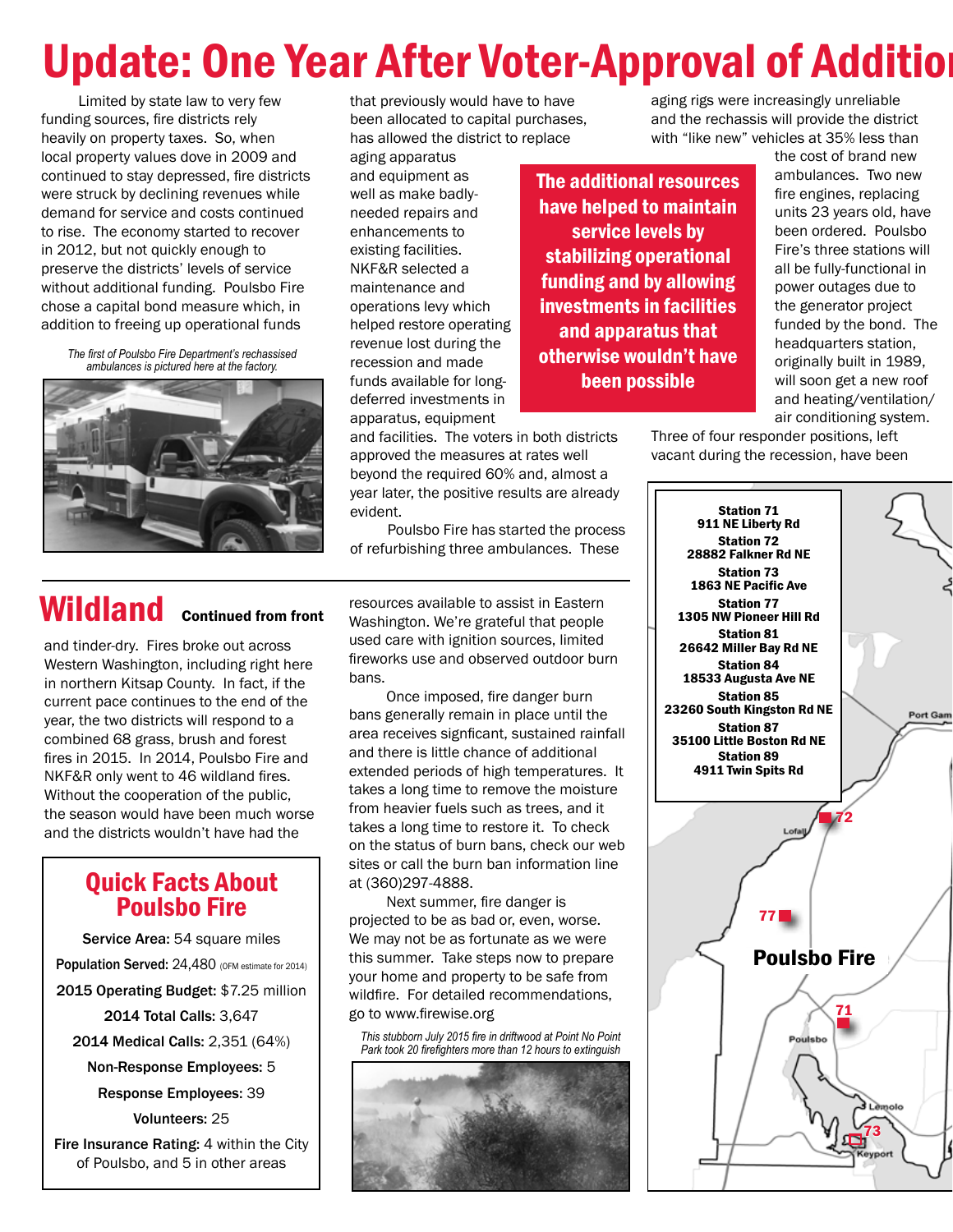# nal Funding for the Fire Districts



*NKF&R's remodeled web site, launched in early September, is more user-friendly than before.*

filled. Learn more about Poulsbo Fire's newest members in the box at lower right. At NKF&R, the most important results from approval of additional



funding are those that are the least noticeable: the district is now able to maintain staffing and levels of service. Additionally, NKF&R is in the process of determining the most cost-effective way to replace aging fire engines and ambulances. A new command truck, allowing incident managers to safely

and reliably respond, has arrived to replace the less capable 15 year-old SUV serving now. A remodeled web site, designed and built by a local web developer, is also being launched in September. See it at www.nkfr.org. Furthermore, with some of the pressure on the operating budget relieved, the district is able to invest in training of new candidates for its volunteer-

## Quick Facts About NKF&R

Service Area: 46 square miles Population Served: 19,387 (OFM estimate for 2014) 2015 Operating Budget: \$6.69 million 2014 Total Calls: 2,982 2014 Medical Calls: 1,838 (62%) Non-Response Employees: 7 Response Employees: 37 Volunteers: 22 Fire Insurance Rating: 5

## North Kitsap Burn Ban Information Line (360)297-4888

intern program. Thirteen recruits started a ten-week firefighting academy in early September.

# Meet Poulsbo's Newest Medics!

Join us in welcoming Poulsbo Fire's newest members, filling positions that were left vacant for several years during the economic downturn.

Aaron Matson, 35, comes to us



from Longview Fire Department where he served as a medic since graduating from Tacoma **Community** College's program in 2011. He and his family live

in Port Orchard. Aaron began his fire service career there as a volunteer with South Kitsap Fire and Rescue. Whenever

possible, he and his family are spending time together camping, hiking or skiing.

Regan Sytsma, 41, has been a fan



of the Pacific Northwest since traveling here on vacation. She has more than twenty years of fire service experience, most recently as a lieutenant/paramedic at the busy North Naples (Florida) Fire Department. She lives in Silverdale with her family, which includes a set of teenaged triplets. They're all thrilled with the abundant opportunities for outdoor recreation here.

Rian Winter, 26, served as a reserve firefighter with Pullman Fire Department while earning a bachelor's



degree in social sciences from Washington State University. He's now pursuing a second bachelor's degree in paramedicine. Though looking for a place closer to Poulsbo, Rian currently lives in Eatonville where he worked previously as a firefighter/paramedic.

If you run into these folks around town, be sure to welcome them!